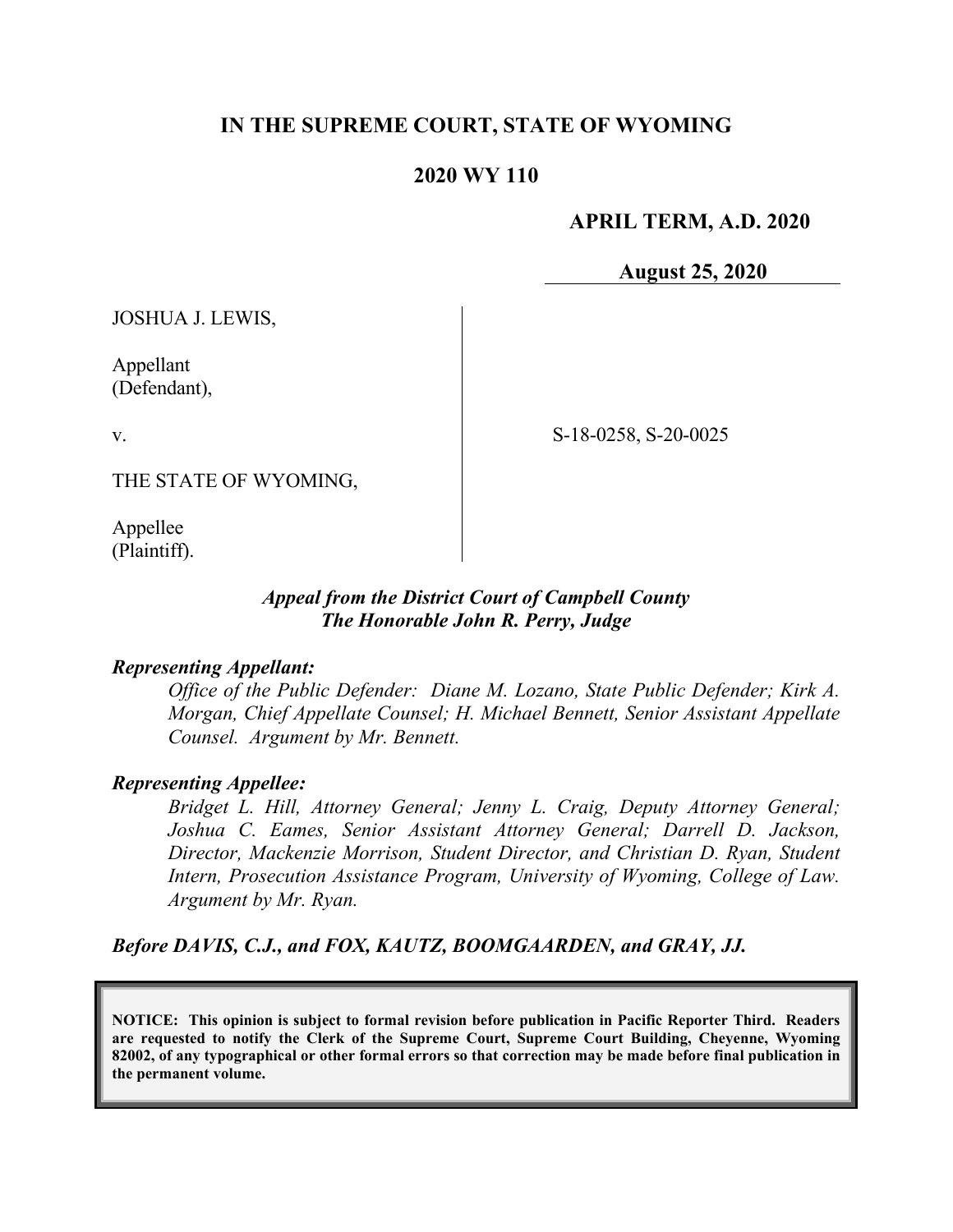### **FOX, Justice.**

[¶1] A jury convicted Joshua Lewis of aggravated assault and battery and found him subject to Wyo. Stat. Ann. § 6-10-201's habitual criminal sentencing enhancement. The district court imposed the mandatory life sentence required by the sentencing enhancement. Mr. Lewis filed a W.R.A.P. 21 motion for a new trial, arguing that he had received ineffective assistance of counsel. Mr. Lewis asserted that, had his trial counsel effectively communicated to him that a life sentence would be mandatory upon conviction, he would have accepted the State's plea offer of 27 to 30 years imprisonment. The district court concluded Mr. Lewis did not receive ineffective assistance of counsel and denied his Rule 21 motion. We affirm.

# *ISSUE*

[¶2] Did the district court err by denying Mr. Lewis' motion for a new trial based on ineffective assistance of counsel?

# *FACTS*

[¶3] Mr. Lewis stabbed Nicholas Thompson in the abdomen outside the Fireside bar in Gillette, Wyoming. The two did not know each other, nor did any of their companions, and no witnesses reported any sort of altercation between them. Mr. Lewis simply walked up to Mr. Thompson and pulled him in for what looked like a "bro hug." When Mr. Lewis pulled away, Mr. Thompson realized he had been stabbed. Mr. Thompson told a coworker who had entered the bar just ahead of him that he had been stabbed, and someone called the police while Mr. Thompson sat down in a booth near the door.

[¶4] Meanwhile, Mr. Lewis and his two friends, Nathaniel Lunen and Allison "Russia" Klueber,<sup>[1](#page-1-0)</sup> hurried back to their vehicle. Officer Jeremy Traverse pulled the group over shortly after they left the Fireside parking lot and ordered them out of the vehicle. Officer Traverse found a folding knife on the floor of the vehicle with what "appeared to be some sort of sheen on it."

[¶5] The State charged Mr. Lewis with one count of aggravated assault and battery and sought a habitual criminal sentencing enhancement under Wyo. Stat. Ann. § 6-10-201, which states:

- (a) A person is an habitual criminal if:
	- (i) He is convicted of a violent felony; and

<span id="page-1-0"></span><sup>&</sup>lt;sup>1</sup> Ms. Klueber is from Russia, and is referred to in the record as "Russia" or "Ally."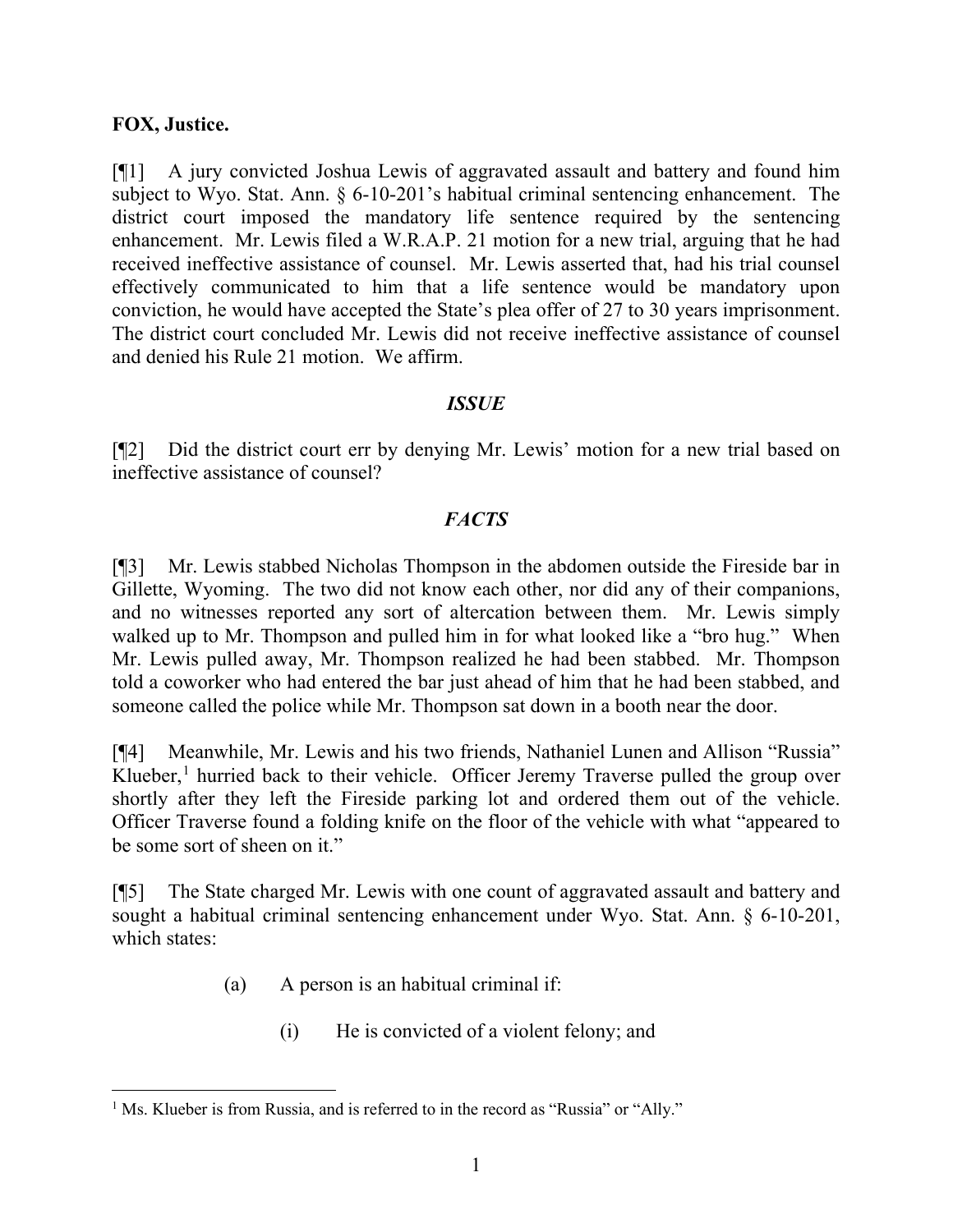(ii) He has been convicted of a felony on two (2) or more previous charges separately brought and tried which arose out of separate occurrences in this state or elsewhere.

(b) An habitual criminal shall be punished by imprisonment for:

> (i) Not less than ten (10) years nor more than fifty (50) years, if he has two (2) previous convictions;

> (ii) Life, if he has three (3) or more previous convictions for offenses committed after the person reached the age of eighteen (18) years of age.

(LexisNexis 2019). The State alleged that Mr. Lewis had three or more previous felony convictions and, thus, qualified for a mandatory life sentence if convicted.

[¶6] Before trial, Mr. Lewis filed a Motion Requesting Reduced Enhancement, arguing that he was not eligible for the sentencing enhancement because two of his prior felony charges "were resolved as part of the same written plea agreement" and, thus, had not been "separately brought and tried." The State responded that the enhancement applied to Mr. Lewis, regardless of the plea agreement, because the "previous felony convictions arose from separate conduct occurring months apart; had been charged separately in different informations; resulted in separate sentences; and would have been tried in separate trials if [Mr. Lewis] had not plead guilty." The district court denied Mr. Lewis' motion, concluding that he was subject to the enhancement under Wyo. Stat. Ann. § 6-  $10-201(b)(ii)$ .

[¶7] In exchange for a guilty plea, the State offered to seek the lesser sentencing enhancement under Wyo. Stat. Ann.  $\S 6-10-201(b)(i)$  and to recommend a sentence of 27 to 30 years imprisonment. Mr. Lewis rejected the offer, and the case proceeded to trial. The jury convicted Mr. Lewis of aggravated assault and battery and found that he had previously been convicted of three felonies, thus qualifying for the habitual criminal enhancement under Wyo. Stat. Ann. § 6-10-201(b)(ii). Before sentencing, Mr. Lewis personally sent the district court several letters requesting leniency. At sentencing, the district court explained that the habitual criminal statute is "obligatory" and that it had no discretion to impose any sentence other than life imprisonment. Thus, the court sentenced Mr. Lewis to a term of life.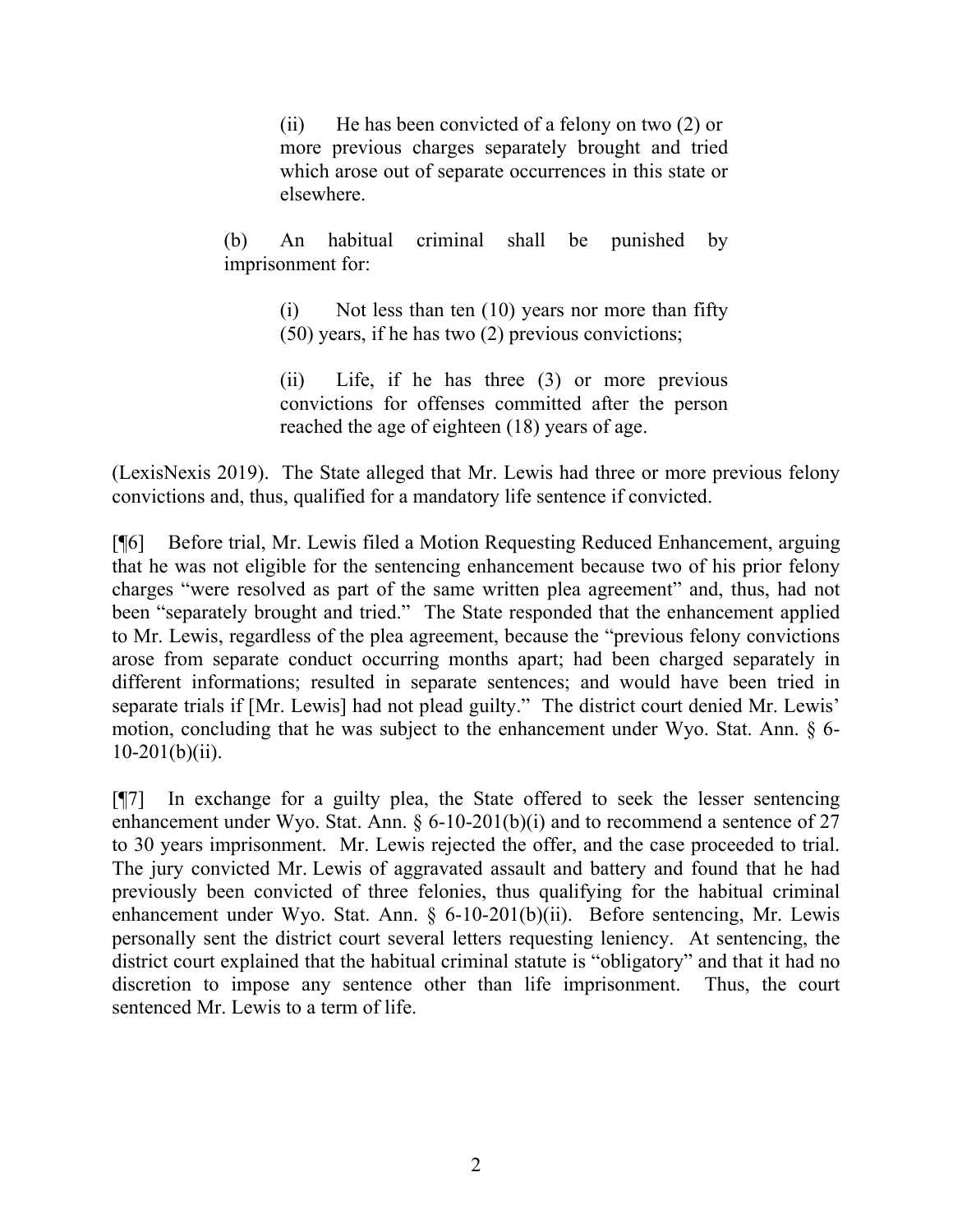[¶8] Mr. Lewis filed a notice of appeal and, later, a motion for new trial based on ineffective assistance of counsel under W.R.A.P. 21. [2](#page-3-0) Mr. Lewis argued that he had been "deprived of the effective assistance of counsel because his trial attorney failed to ensure that [he] understood the nature of the charge and potential punishment against him as well as the functioning of the enhanced sentencing scheme for a habitual criminal." He asserted that "[b]ut for trial counsel's deficient performance in explaining the risk of rejecting a plea agreement, [he] would not have gone to trial." This Court stayed the briefing in Mr. Lewis' appeal pending resolution of the motion.

[¶9] At the Rule 21 hearing, Mr. Lewis' trial counsel testified that he had discussed the sentencing enhancement with Mr. Lewis "at great length" and that he "urged him to accept the plea bargain, and [Mr. Lewis] declined to do so on several occasions." He explained to Mr. Lewis that it was "very, very, very risky" to reject the plea because the "offer would allow him to avoid the possibility . . . of a life sentence." When Mr. Lewis told his counsel that the judge would make the final decision on his sentence, counsel corrected him, saying "that if we have a habitual offender, . . . the Judge essentially has . . . no discretion." His attorney further testified that Mr. Lewis believed the sentencing enhancement did not apply to him and that this belief did not change even after he explained the court's ruling to him. According to his counsel, after the court denied the Motion Requesting Reduced Enhancement, Mr. Lewis' focus shifted to whether "the State had enough evidence to convict him." In particular, Mr. Lewis

> seemed to focus more on Ms. Klueber, one of the State's witnesses that the State was having a lot of trouble - - they couldn't find her at first, and she was expressing some reluctance to testify and there [were] some doubts about what she would say and he seemed to focus more on hopes that Ms. Klueber's testimony would exonerate him in some way.

. . . .

(e) If trial court denies the motion, appellant may file a notice of appeal to challenge the trial court's order denying the motion. When such an appeal is docketed in the appellate court, that appeal shall be consolidated with the initial direct appeal. . . .

<span id="page-3-0"></span><sup>2</sup> W.R.A.P. 21 states:

<sup>(</sup>a) Following the docketing of a direct criminal appeal, the appellant may file, in the trial court, a motion claiming ineffective assistance of trial counsel. The motion may be used to seek a new trial or to seek plea withdrawal. . . . The motion shall contain nonspeculative allegations of facts which, if true, could support a determination that counsel's representation was deficient and prejudiced the appellant. . . .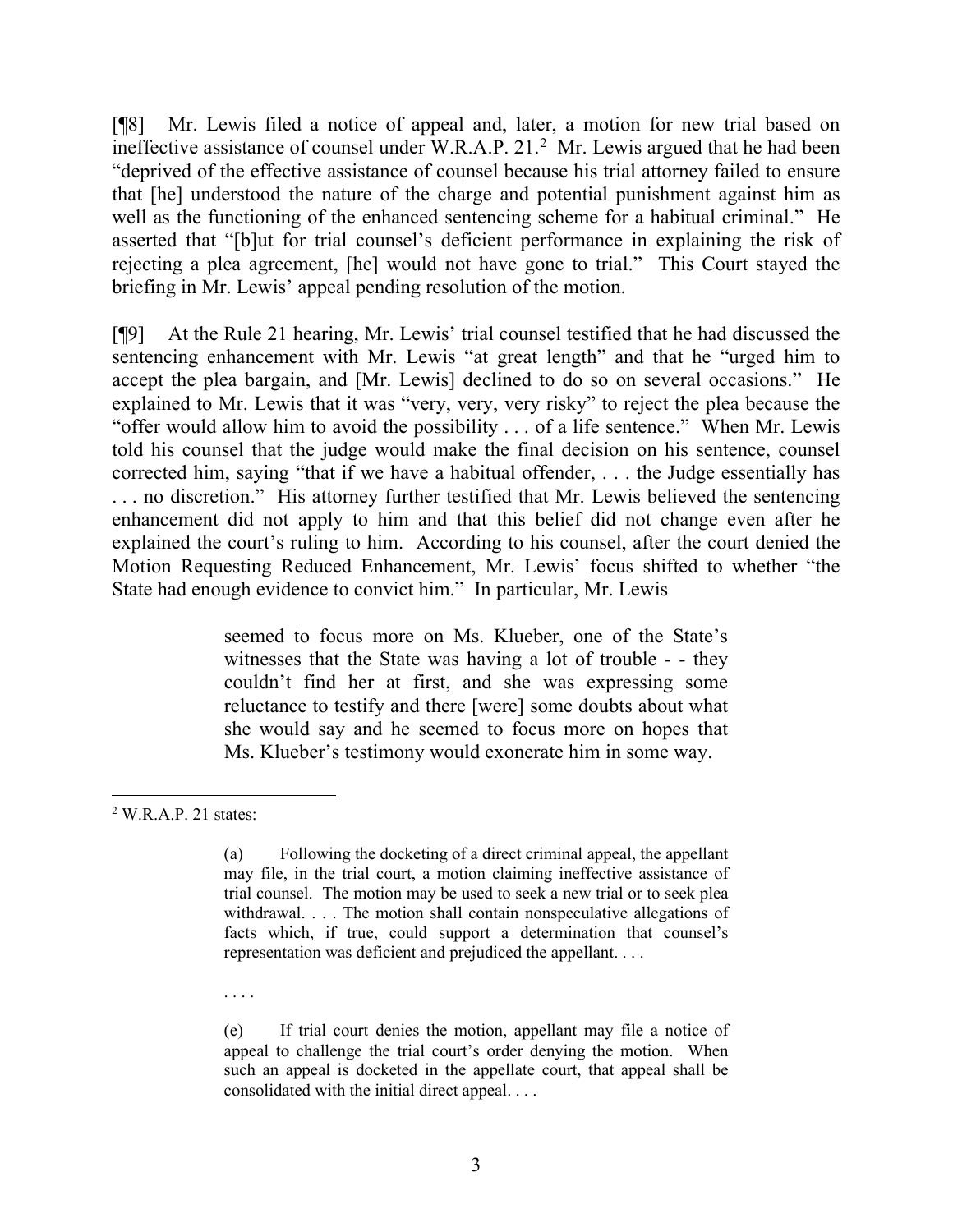Finally, his counsel felt confident that Mr. Lewis was competent throughout the proceedings and "seemed to be fully capable" of understanding them.

[¶10] Dr. Amanda Turlington, a clinical psychologist who evaluated Mr. Lewis at his request, testified that Mr. Lewis had cognitive limitations resulting in "his failure to truly understand many aspects of [his criminal proceedings], including but not limited to enhancements which supported a life sentence in prison." She also testified that Mr. Lewis continued to believe that the sentencing enhancement did not apply to him and that he was "upset about having been convicted based upon the evidence that was presented at trial," which he believed was insufficient.

[¶11] Mr. Lewis also testified. He explained how he interpreted the sentencing enhancement and that he still believed it did not apply to him. He acknowledged that his counsel had told him his interpretation of the enhancement was incorrect and that he had seen the court's order denying his request to reduce the enhancement. However, he asserted that he "was never told it was [a] mandatory life sentence" and that his belief that the judge could impose a lesser sentence was a factor in his decision to reject the plea offer. Finally, he testified that he had understood the proceedings and had never been incompetent.

[¶12] Nevertheless, at the Rule 21 hearing, Mr. Lewis asserted that trial counsel had failed to take his cognitive limitations into account when advising him whether he should accept the State's plea offer. In response, the State introduced evidence suggesting that Mr. Lewis rejected the plea agreement because he believed he would not be convicted, not because of a misunderstanding about the sentencing enhancement. For example, Mr. Lewis wrote numerous emails while in the Campbell County Detention Center expressing the belief that the State did not have enough evidence to convict him:

- April 21, 2018 email to Marissa Bloom: "my lawyer came up here and said that the knife they found in my car did not have any blood on it[,] sooo technically they dont even got a weapon anymore . . . ."
- April 21, 2018 email to Ashley Benefiet: "my lawyer came up the knife they found in my car had no blood on it soo now they dont got a weapon, good news  $\dots$ ."
- April 21, 2018 email to Alyssa Orcutt: "guess the knife they found in the car had no blood on it[,] sooo now they have no weapon soo its looking better by the day . . . ."
- April 22, 2018 email to Christina Poppleton: "hey my lawyer came yesterday said that the knife they found didnt have any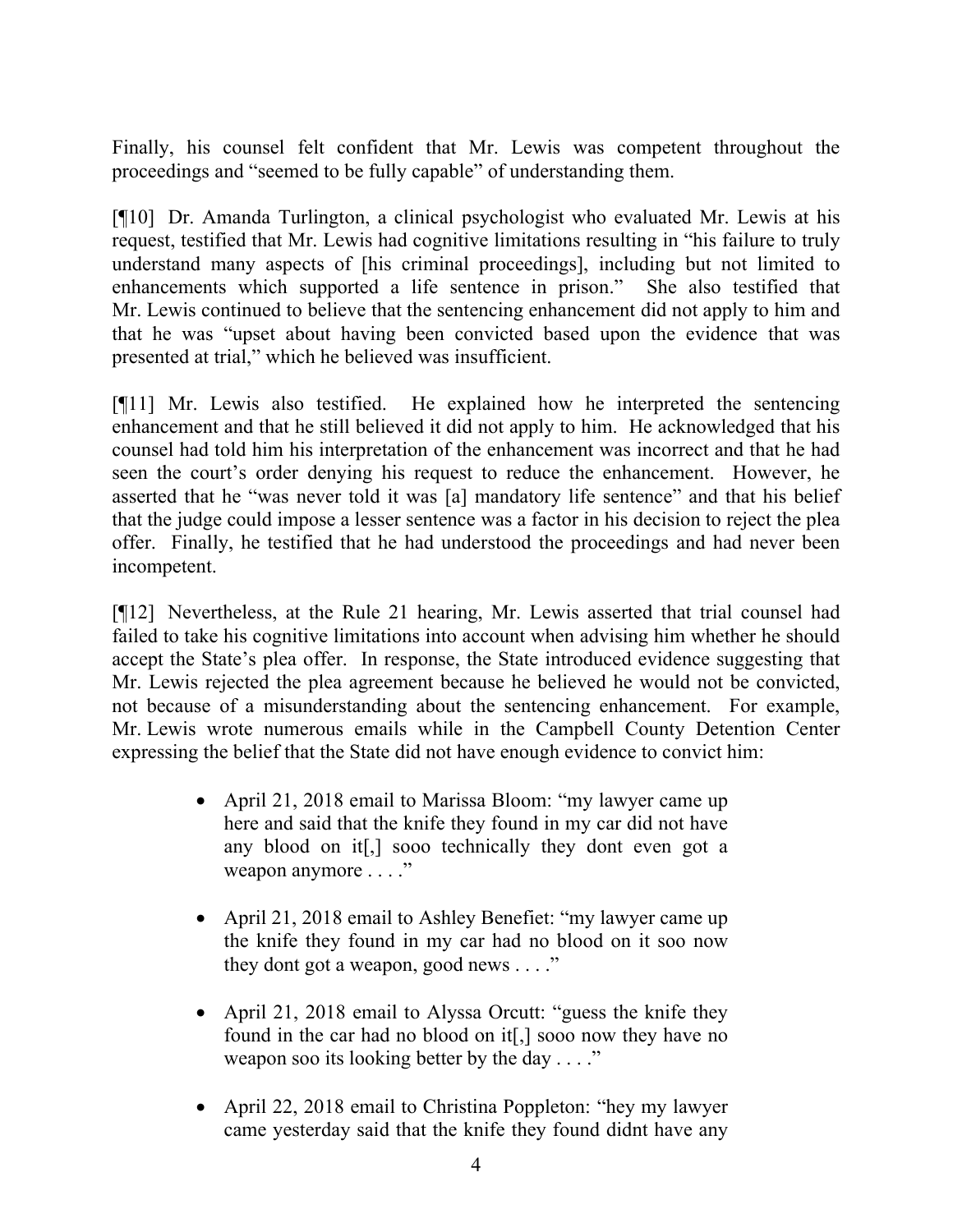blood on it sooo now they dont even got a weapon[,] soo its looking like i might beat this at jury trial if it goes that far if ally dont show up then they dont got a witness either . . . ."

- May 11, 2018 email to Jess Black: "got jury trial here soon might be released[,] they dont even got a weapon soo if i get released i am bouncing . . . ."
- May 16, 2018 email to Jess Black: "i might be out here soon they dont even got a weapon anymore[,] sooo taken it to jury trial . . . ."
- May 29, 2018 email to Jess Black: "hopefully ill be out here sooon they dont even got a weapon anymore soooo thats good . . . ."

[¶13] Mr. Lewis also discussed the State's lack of evidence in a video-recorded visit with a man named Stuart Lindahl. Mr. Lewis told Mr. Lindahl there was no blood on the knife found in his car and stated, "sounds like to me we should probably go to trial then." He repeatedly stated that "they don't have nothin." He also told Mr. Lindahl about Ms. Klueber, saying that she was the only possible evidence against him and that he had told a friend to "do what you gotta do to make Russia not show up" and that he just needed her to "keep [her] f\*\*\*ing mouth shut."[3](#page-5-0)

[¶14] Dr. Katherine Mahaffey, a forensic examiner for the Wyoming State Hospital, also performed a series of tests on Mr. Lewis to evaluate his competency. She did not agree with Dr. Turlington's assessment of Mr. Lewis, instead testifying that "[h]is tests only indicate[d] that he[] function[ed] at an average level." During her evaluation, Mr. Lewis stated that he believed the State lacked evidence and that was why he had gone to trial. Dr. Mahaffey agreed that Mr. Lewis did not think the sentencing enhancement applied to him but opined that it was not because of an inability to understand the habitual criminal statute. Rather,

<span id="page-5-0"></span><sup>&</sup>lt;sup>3</sup> Although the State subpoenaed Mr. Lunen and Ms. Klueber for trial, it had difficulty securing their appearances. Before trial, the State gave notice of its intent to introduce Mr. Lunen and Ms. Klueber's out-of-court statements under W.R.E. 804(b)(7), which provides an exception to the prohibition against hearsay when a statement is "offered against a party that has engaged or acquiesced in wrongdoing that was intended to, and did, procure the unavailability of the declarant as a witness." The district court held a hearing and found "by clear and convincing evidence that [Mr. Lewis], by his wrongdoing, procured the absence of" Mr. Lunen and Ms. Klueber and, thus, that the State could introduce their out-of-court statements. During the second day of trial, Ms. Klueber unexpectedly appeared and testified; thus, her out-of-court statements were not introduced. Mr. Lunen failed to appear, and a video recording of his conversation with an officer was admitted at trial.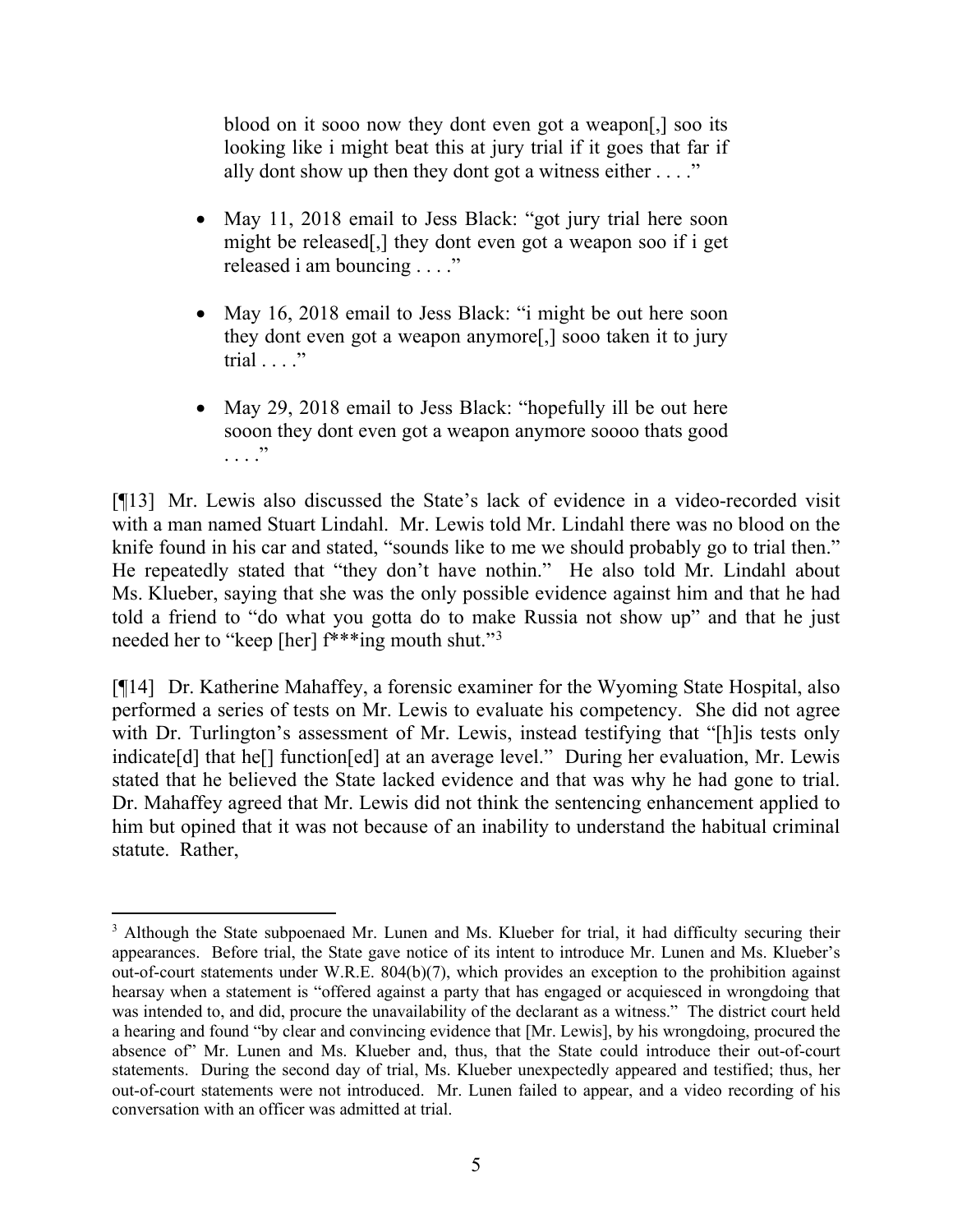he doesn't feel that it applies to him [because] he [previously] did two years, he's looking at guys that have done 20, 40 years. He doesn't see himself in the same boat as [] those guys. He doesn't see himself as bad as those guys, so emotionally he's, like, Hey, this isn't fair, it's not me.

[¶15] The district court denied Mr. Lewis' Rule 21 motion. The court found that "[w]hile [Mr. Lewis] may not have understood that a life sentence would be mandatory if he was convicted and if the jury determined he had three prior felony convictions, he was aware a life sentence was possible." The court "had [no] concern . . . as to [Mr. Lewis'] competence," based on its own experience with Mr. Lewis, his counsel's testimony, and Dr. Mahaffey's testimony and conclusions, which it found "to be far more credible than those of Dr. Turlington." Moreover, the court was "convinced [Mr. Lewis] did not accept the State's offered plea agreement . . . because he was confident the State did not have enough evidence to convict him of the aggravated assault and battery," citing Mr. Lewis' various emails; the video-recorded visit with Mr. Lindahl; and his counsel's testimony that Mr. Lewis' "primary consideration in taking his case to jury trial was not the habitual offender issue, but his belief that the State had insufficient evidence to convict him." The court concluded that Mr. Lewis' counsel had not performed deficiently:

> The fact that [Mr. Lewis] made a bad decision in taking his case to jury trial does not, in this instance, automatically indicate his decision was "uninformed" or that [he] is incompetent. Certainly, criminal defendants make decisions frequently that do not prove to be in their own best interests, even while fully understanding the ramifications of such. The court is convinced [Mr. Lewis] was fully aware of the gamble he made in taking his case to jury trial. He expected to win and was mistaken.

Mr. Lewis timely appealed the ruling on his Rule 21 motion. We consolidated his appeals and lifted the stay on briefing.

# *STANDARD OF REVIEW*

[¶16] "Claims of ineffective assistance of counsel involve mixed questions of law and fact." *Pickering v. State*, 2020 WY 66, ¶ 58, 464 P.3d 236, 256 (Wyo. 2020).

> We review the district court's conclusions of law de novo and defer to its factual findings unless they are clearly erroneous. A finding is clearly erroneous when, although there is evidence to support it, the reviewing court on the entire evidence is left with the definite and firm conviction that a mistake has been committed.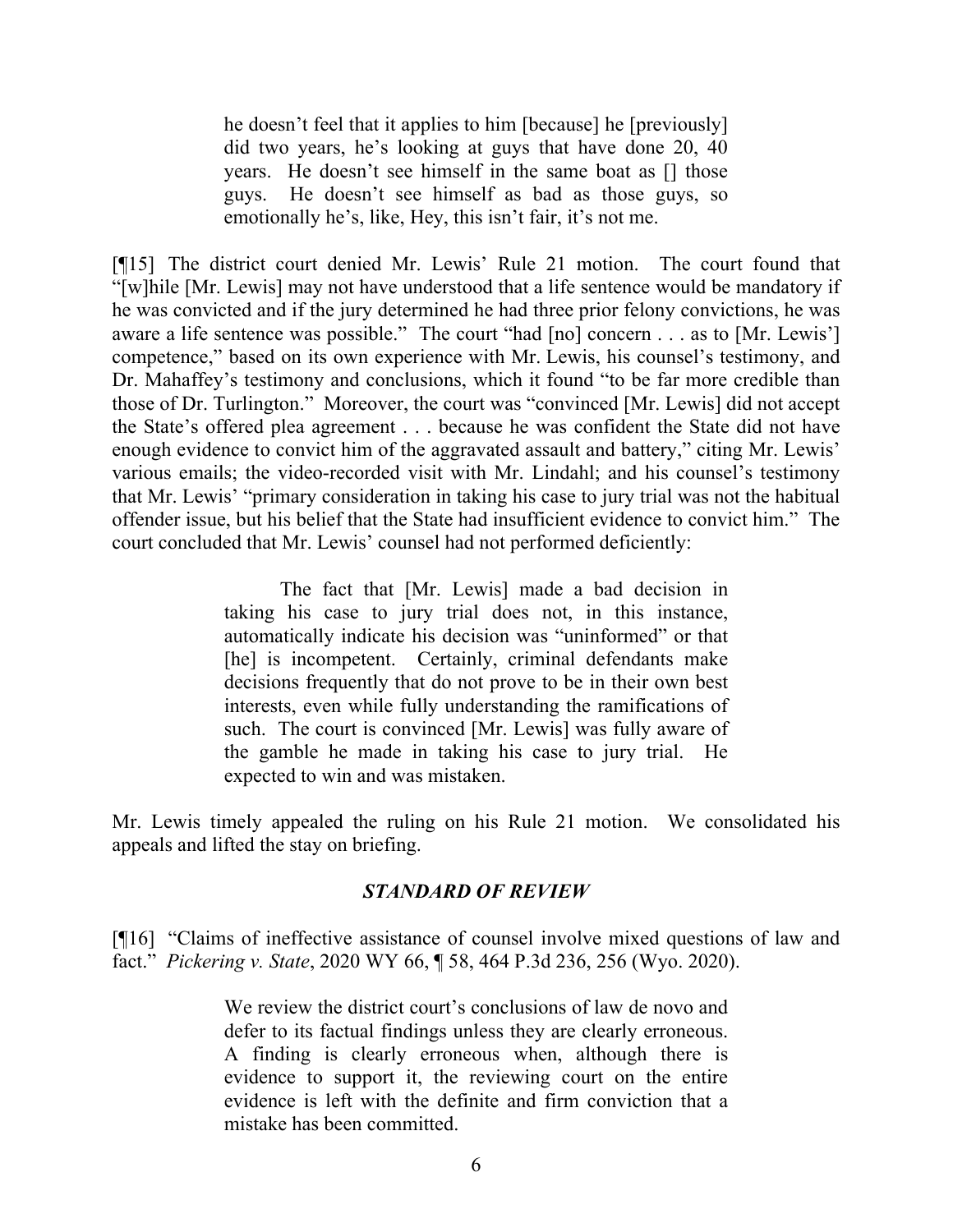*Byerly v. State*, 2019 WY 130, ¶ 66, 455 P.3d 232, 250 (Wyo. 2019) (quoting *Wall v. State*, 2019 WY 2, ¶ 38, 432 P.3d 516, 527 (Wyo. 2019)) (citations and quotation marks omitted).

# *DISCUSSION*

[¶17] Mr. Lewis argues that his trial counsel did not communicate with him in a manner that enabled him to fully understand he was facing a life sentence, considering his "barely average academic ability." He asserts that this deficiency fell below the standard of professional conduct requiring an attorney to explain matters "to the extent reasonably necessary to permit the client to make informed decisions regarding the representation[.]" W.R.P.C. 1.4(b). He claims the record supports "that his faulty understanding of the Habitual Criminal statute influenced his decision not to take the plea agreement." The State counters that the record demonstrates that trial counsel adequately "communicated the potential life sentence with [Mr.] Lewis on multiple occasions." Alternatively, it asserts that Mr. Lewis cannot establish prejudice because he did not "decline[] the plea offer due to counsel's advice."

[¶18] To succeed on his ineffective assistance of counsel claim, Mr. Lewis must show that his trial attorney's performance was deficient, and that the deficient performance prejudiced his defense. *McNaughton v. State*, 2016 WY 112, ¶ 12, 384 P.3d 276, 278 (Wyo. 2016). The deficient performance prong requires Mr. Lewis to show that his attorney's performance "was substantially below that of a reasonably competent attorney." *Byerly*, 2019 WY 130, ¶ 67, 455 P.3d at 250. To establish prejudice, Mr. Lewis must demonstrate that, absent the deficiency, a reasonable probability exists that he would have enjoyed a more favorable outcome. *Id.* "Because a defendant must establish both prongs, a court can decide an ineffective assistance claim on the prejudice prong without considering the deficient performance prong." *Larkins v. State*, 2018 WY 122, ¶ 62, 429 P.3d 28, 43-44 (Wyo. 2018).

[¶19] We need not address whether counsel performed deficiently because Mr. Lewis has failed to establish prejudice. *Id.* When a defendant claims prejudice based on his rejection of a plea offer, he

> must show that but for the ineffective advice of counsel there is a reasonable probability that the plea offer would have been presented to the court (i.e., that the defendant would have accepted the plea and the prosecution would not have withdrawn it in light of intervening circumstances), that the court would have accepted its terms, and that the conviction or sentence, or both, under the offer's terms would have been less severe than under the judgment and sentence that in fact were imposed.